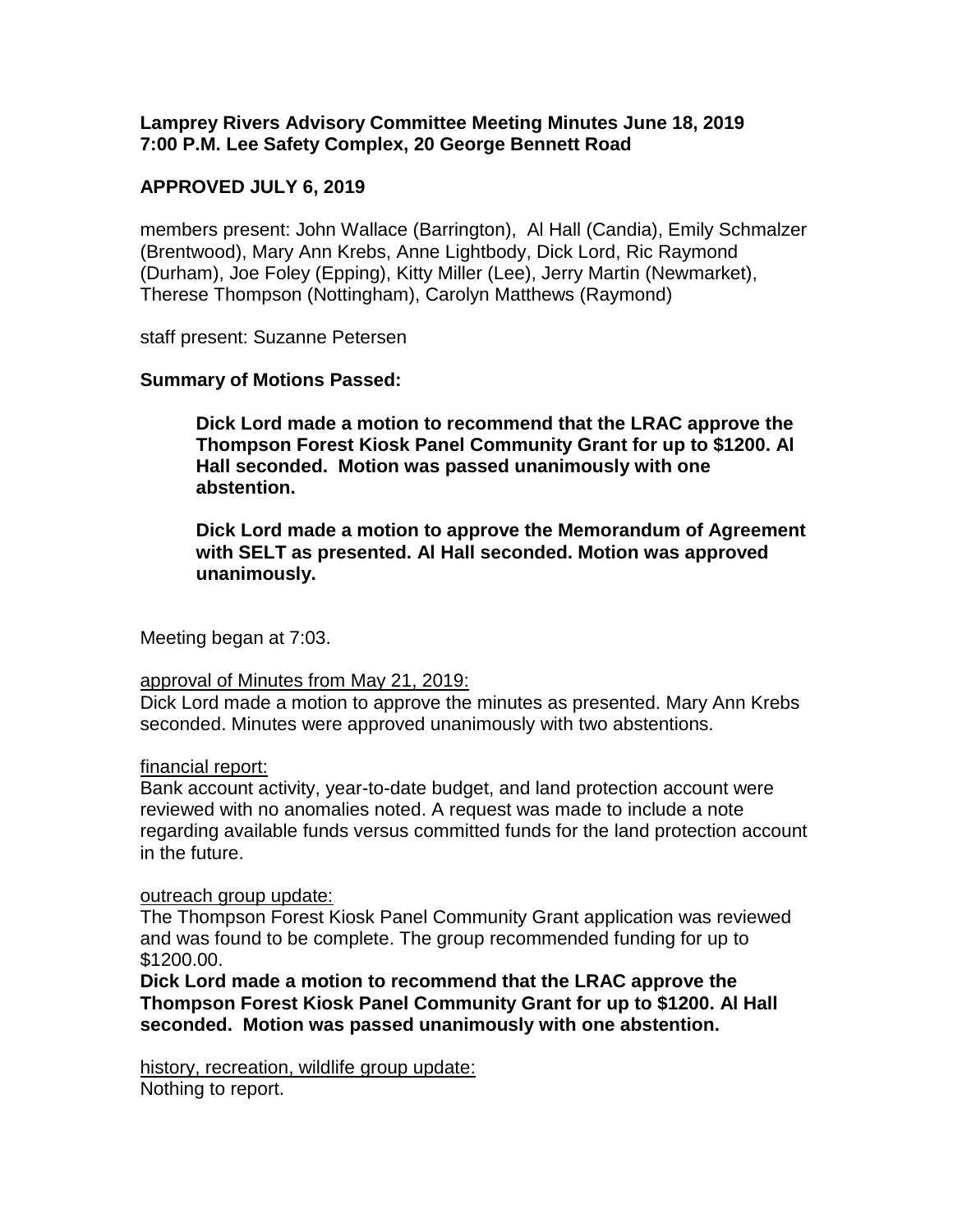### project review workgroup update:

See attached notes at end. Next meeting will be June 27 due to July 4 holiday.

## water quality workgroup update:

The student analyst had a good presentation at UNH. Anne Lightbody will check on progress in late June. The next scheduled meeting will take place in early July.

# LRWA update:

- Carolyn Matthews reported good progress on the summer newsletter. LRWA would like to do LRAC member profiles and will provide a template.
- The LRWA board of directors currently consists of five members, but two are married. State law requires that boards consist of five unrelated members, so LRWA is seeking 1 or 2 new board members. If anyone would like to recommend someone, please contact LRWA.

# Memorandum of Agreement with SELT:

With the retirement of the LRAC land protection administrator and limited available funds for land protection, a revision to the existing MoA was in order. Copies were shared with all members. A question about allowing public access was discussed, but it was agreed that no specific language needed to be included in the MoA. **Dick Lord made a motion to approve the Memorandum of Agreement with SELT as presented. Al Hall seconded. Motion was approved unanimously.** 

## other:

- NHDES emailed a letter announcing that a member of the RMAC was due to be reappointed and the member requested LAC input about her reappointment. The member's name was not available at the meeting. The committee agreed that no action was required and will abstain from commenting.
- It was noted that the walkway to the kayak dock at Schoppmeyer Park is mucky right now. Rivers for Change has scheduled a river clean up and public paddle there for July 13.
- As a follow-up to last month's report of invasive coltsfoot in Nottingham, it was reported that spurge is becoming a problem in a Brentwood pasture. It is noxious to livestock and can render hay unfit for consumption.

## adjournment:

Carolyn Matthews made a motion to adjourn. Dick Lord seconded. Meeting was adjourned at 8:05.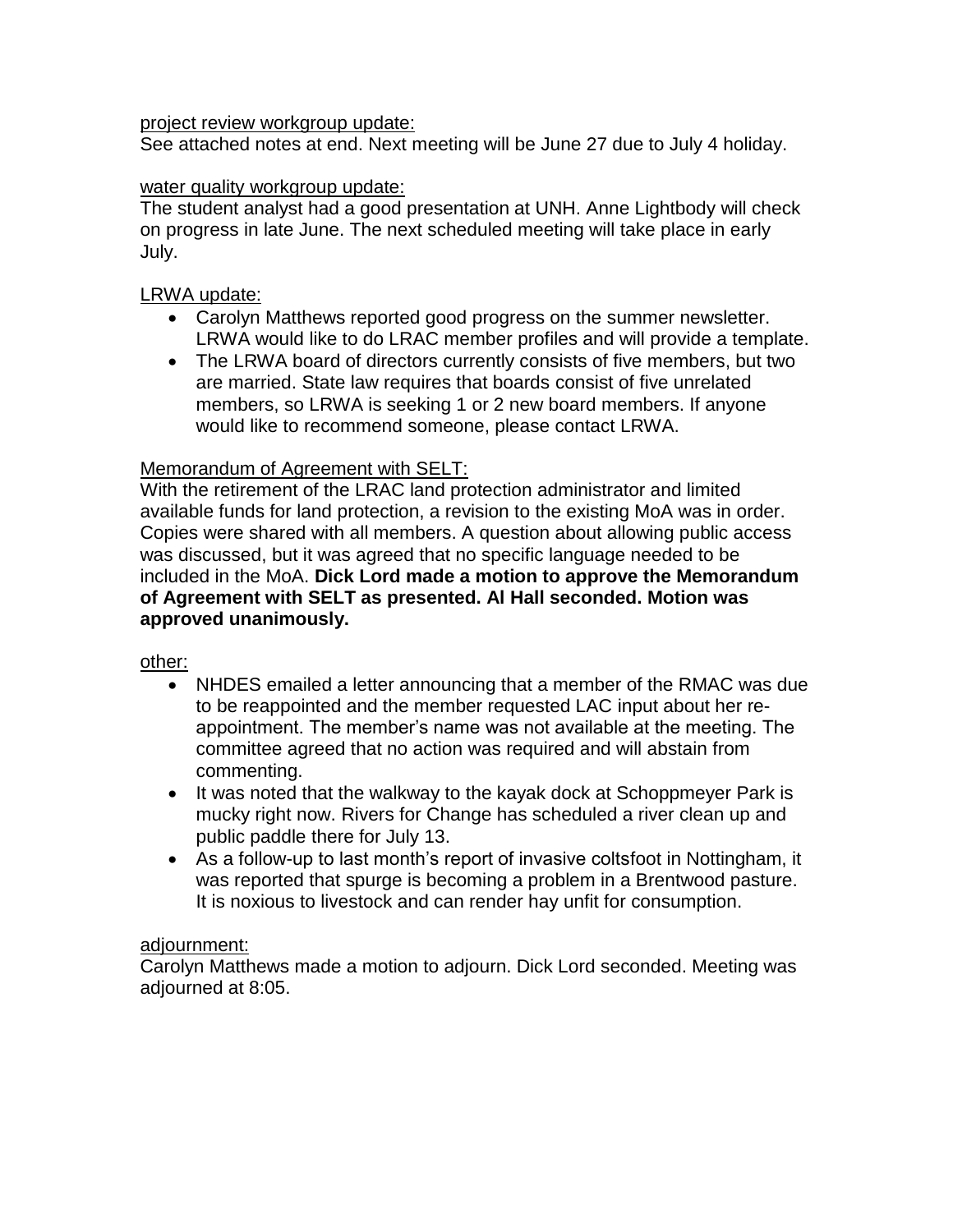## **ATTACHMENTS (x2)**

#### **Project Review Meeting Notes May 21, 2019**

present: Joe Foley, Al Hall, Jerry Martin, Carolyn Matthews, Suzanne Petersen, Therese Thompson

guests: Lindsey White (GZA), Matt Cardin (Eversource)

#### Epping, Ladd's Lane intersection readjustment, wetlands:

The Town of Epping wishes to create a safer intersection between Ladd's Lane and Route 27. The current orientation is at an acute angle and is of concern for traffic safety. The new entrance will fill approximately 270 square feet of forested wetland. From a recent review of this site, there are no species of concern. The group has no issues with this project. Joe will email NHDES.

#### multitown, Eversource pole replacement project, AoT:

The proponent desires to replace 60 wood utility poles with metal poles along 3 transmission lines running through the towns of Auburn, Candia, Chester, Raymond, Deerfield, Rochester, and Strafford. Access road and work pad grading are proposed as part of this project for continued maintenance of the existing transmission lines. Total impacts will affect 408,466 square feet of earth.

The Natural Heritage Bureau reports indicate that the project is likely to cause potential impacts to several species of turtles and snakes of concern. Greatest impacts could occur due to damage to wetlands and sandy nesting areas.

In a communication between the applicant and the NHB dated February 19, 2019, the NHB recommended that cut wooden poles be left on site to provide habitat for black racers. Mr. Cardin indicated that discarded, chemically treated wood left on site poses a significant liability issue. We recommend that all discarded wood poles be removed from the work sites.

The NHB recommended that disturbed mineral soils be left exposed following work, so as not to introduce contamination by invasive and non-native plants brought in by commercially available loam. Mr. Cardin noted to us that these site soils will probably be heavily compacted by equipment and rendered unsuitable for egg laying. In a compacted state, these soils will also resist infiltration of rain and increase the potential of erosion. While we do not want to see additional invasive and non-native plants in the watershed, we also do not want to lose valuable nesting habitat. We wonder if there might be some way to gently un-compact the exposed soils, especially those not near surface waters, following completion of work to restore utility as nesting sites and allow rain to infiltrate.

Although all the wooden poles will eventually need to be upgraded to metal, only those in the poorest condition are targeted for replacement this year. Multi-year impacts can be expected.